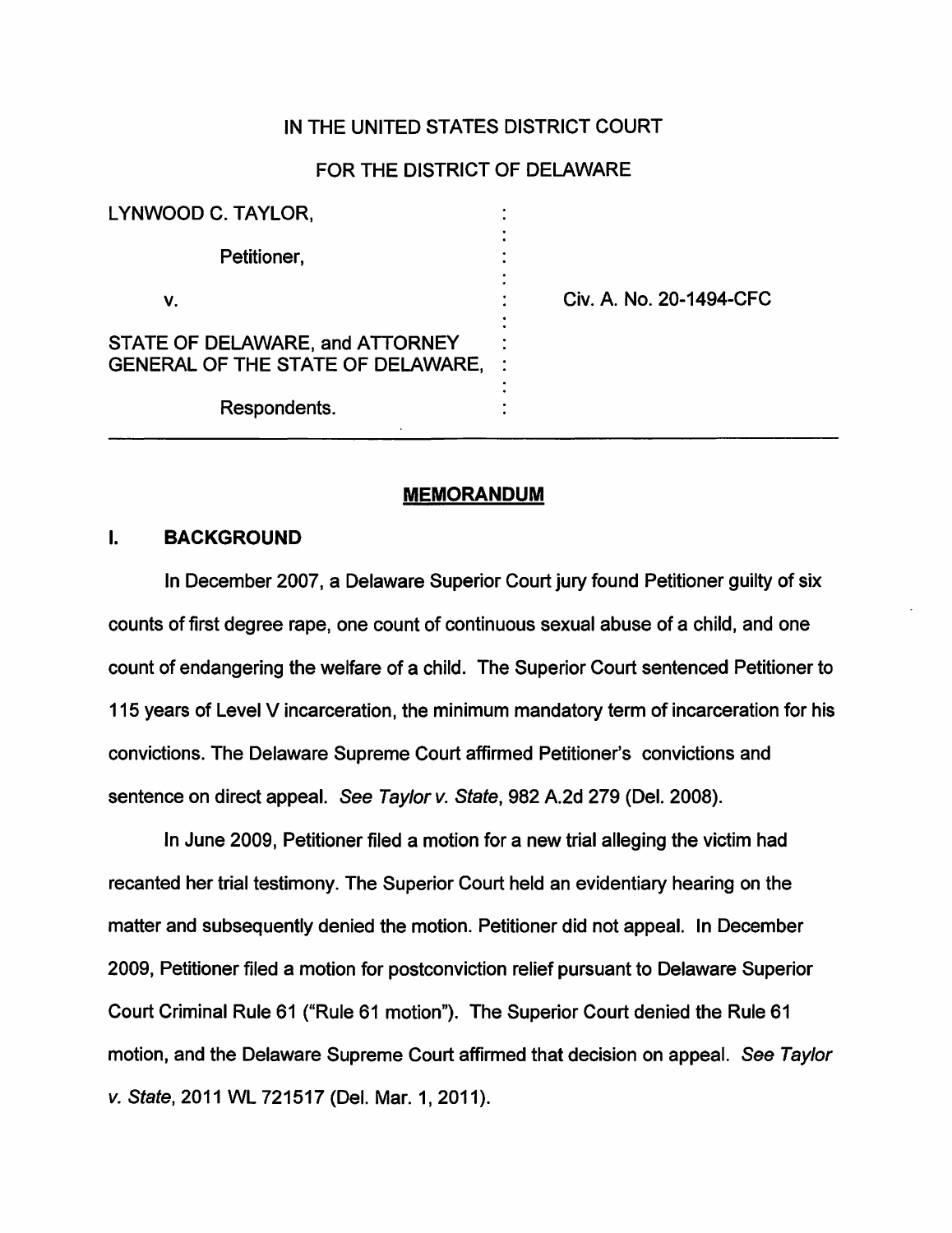In July 2012, Petitioner filed in this Court a habeas petition asserting eight grounds for relief: 1) the victim's trial testimony contained inconsistencies; 2) there was insufficient evidence to support his convictions; 3) there was a discovery violation when the State disclosed a second diary maintained by the victim on the day trial began; 4) a letter the victim sent to him after the trial constituted new evidence supporting his actual innocence, not simply impeachment evidence; 5) his right to a fair and speedy trial was violated because eight months elapsed between his arrest and his trial; 6) his Miranda rights were violated because the police officer did not read the Miranda warning upon arrest; 7) his right to effective assistance of counsel was violated when his trial counsel did not raise a Miranda violation claim; and 8) his right to effective assistance of counsel was violated when his trial counsel: a) failed to raise lack of sufficiency of the evidence; b) failed to introduce as evidence Petitioner's own diary; c) failed to prepare for trial "when [Petitioner] was not allowed to go to work or church;" and d) kept changing the questions he was going to ask Petitioner at trial. (See D.I. 1 in Taylor v. Johnson, Civ. A. No. 12-1010-GMS) On August 25, 2015, the Honorable Gregory M. Sleet dismissed the petition as time-barred. (See D.I. 21; D.I. 22 in Taylor v. Johnson, Civ. A. No. 12- 1010-GMS)

On June 20, 2019, Taylor filed a second Rule 61 motion in the Superior Court, asserting several claims based on "new evidence." The Superior Court denied the motion, and the Delaware Supreme Court affirmed that decision in October or November 2019. (D.I. 3 at 6, 8)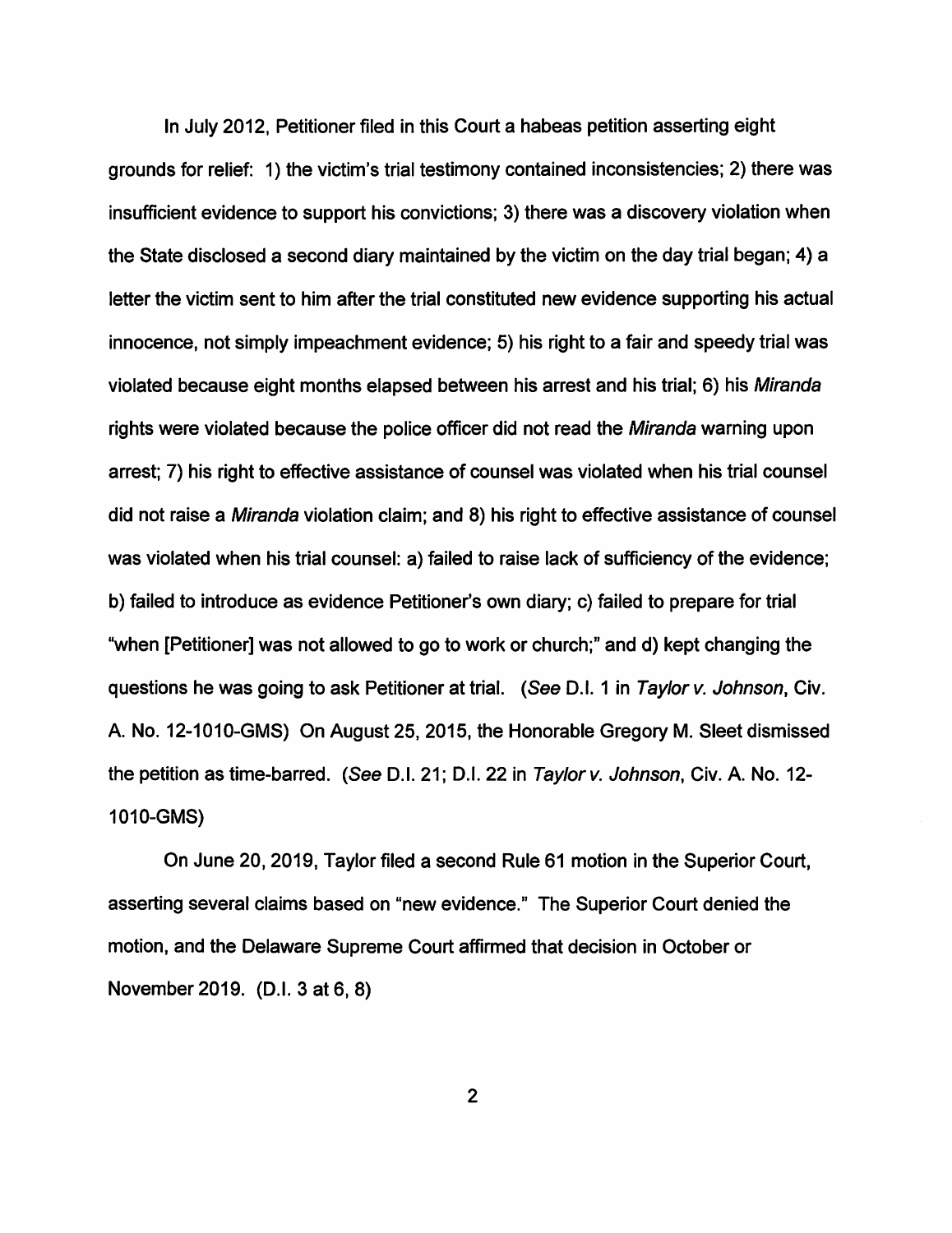Presently pending before the Court is Petitioner's new petition for writ of habeas corpus pursuant to 28 U.S.C. § 2254 ("Petition"). (D.I. 3)

# II. **LEGAL STANDARDS**

A district court may summarily dismiss a petition for a writ of habeas corpus without ordering a responsive pleading "if it plainly appears from the face of the petition and any exhibits annexed to it that the petitioner is not entitled to relief." Rule 4, 28 U.S.C. foll.§ 2254; see also Mayle v. Felix, 545 U.S. 644,656 (2005). Federal habeas relief under 28 U.S.C. § 2254 is only available to a petitioner who demonstrates that his custody under a state court judgment violates the Constitution or laws or treaties of the United States. See 28 U.S.C. § 2254(a); see also Estelle v. McGuire, 502 U.S. 62, 67- 68 (1991).

In turn, pursuant to 28 U.S.C. § 2244(b)(3)(A), a petitioner must seek authorization from the appropriate court of appeals before filing a second or successive habeas petition in a district court. See Burton v. Stewart, 549 U.S. 147, 152 (2007); Rule 9, 28 U.S.C. foll. §2254. A habeas petition is classified as second or successive within the meaning of 28 U.S.C. § 2244 if a prior petition has been decided on the merits, the prior and new petitions challenge the same conviction, and the new petition asserts a claim that was, or could have been, raised in a prior habeas petition. See Benchoff v. Colleran, 404 F.3d 812, 817 (3d Cir. 2005); In re Olabode, 325 F.3d 166, 169-73 (3d Cir. 2003). If a habeas petitioner erroneously files a second or successive habeas petition "in a district court without the permission of a court of appeals, the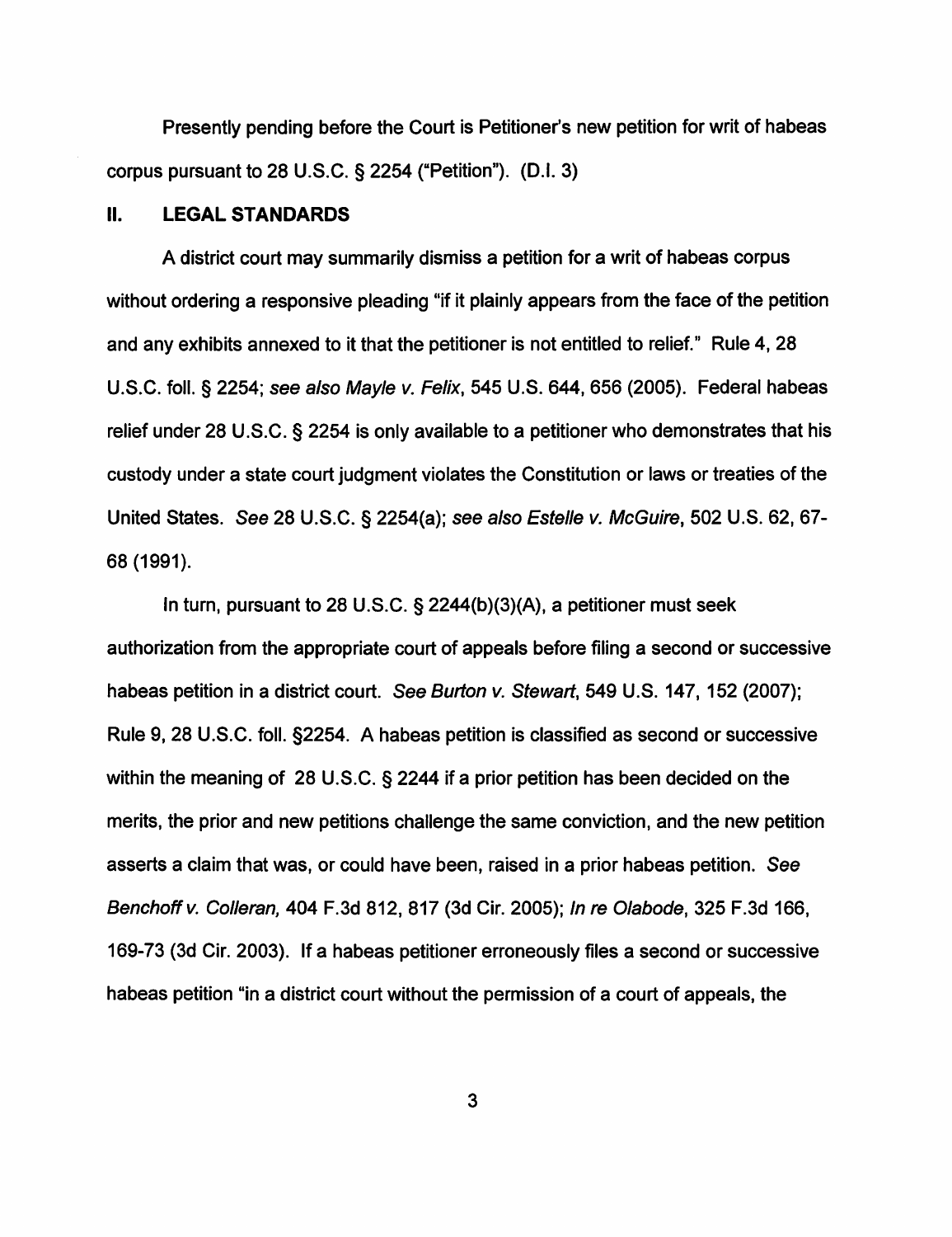district court's only option is to dismiss the petition or transfer it to the court of appeals pursuant to 28 U.S.C. § 1631." Robinson v. Johnson, 313 F.3d 128, 139 (3d Cir. 2002).

#### Ill. **DISCUSSION**

The instant Petition asserts ten overlapping grounds for relief based on "new evidence" of Petitioner's actual innocence. (D.1. 3 at 3-23) The ten grounds can be distilled to following five "new evidence" arguments: (1) Petitioner's convictions for six counts of rape were inconsistent with the victim's trial testimony; (2) a juror was prejudiced against him due to the trial judge's admonishment of the juror's employer; (3) trial counsel should have questioned the victim about the identifying marks on Petitioner's body; (4) a journal that was admitted into evidence showed evidence of a conspiracy between the victim and Petitioner's ex-wife to frame Petitioner for rape; and (5) the State dropped charges against another defendant in a similar "he-said, she-said" rape case." (D.I. 1)

A review of the Petition reveals that it is a second or successive habeas application within the meaning of 28 U.S.C. § 2244. First, the Petition challenges the same 2007 convictions that Petitioner challenged in his first federal habeas proceeding. Second, the dismissal of Petitioner's first habeas petition as time-barred constitutes an adjudication on the merits for § 2244 purposes. See Murray v. Greiner, 394 F.3d 78, 81 (2d Cir.2005) (holding that dismissal of § 2254 petition as time barred constitutes adjudication on merits for successive purposes); Altman v. Benik, 337 F.3d 764, 766 (7th Cir.2003) (holding that "a statute of limitations bar is not a curable technical or procedural deficiency but rather operates as an irremediable defect barring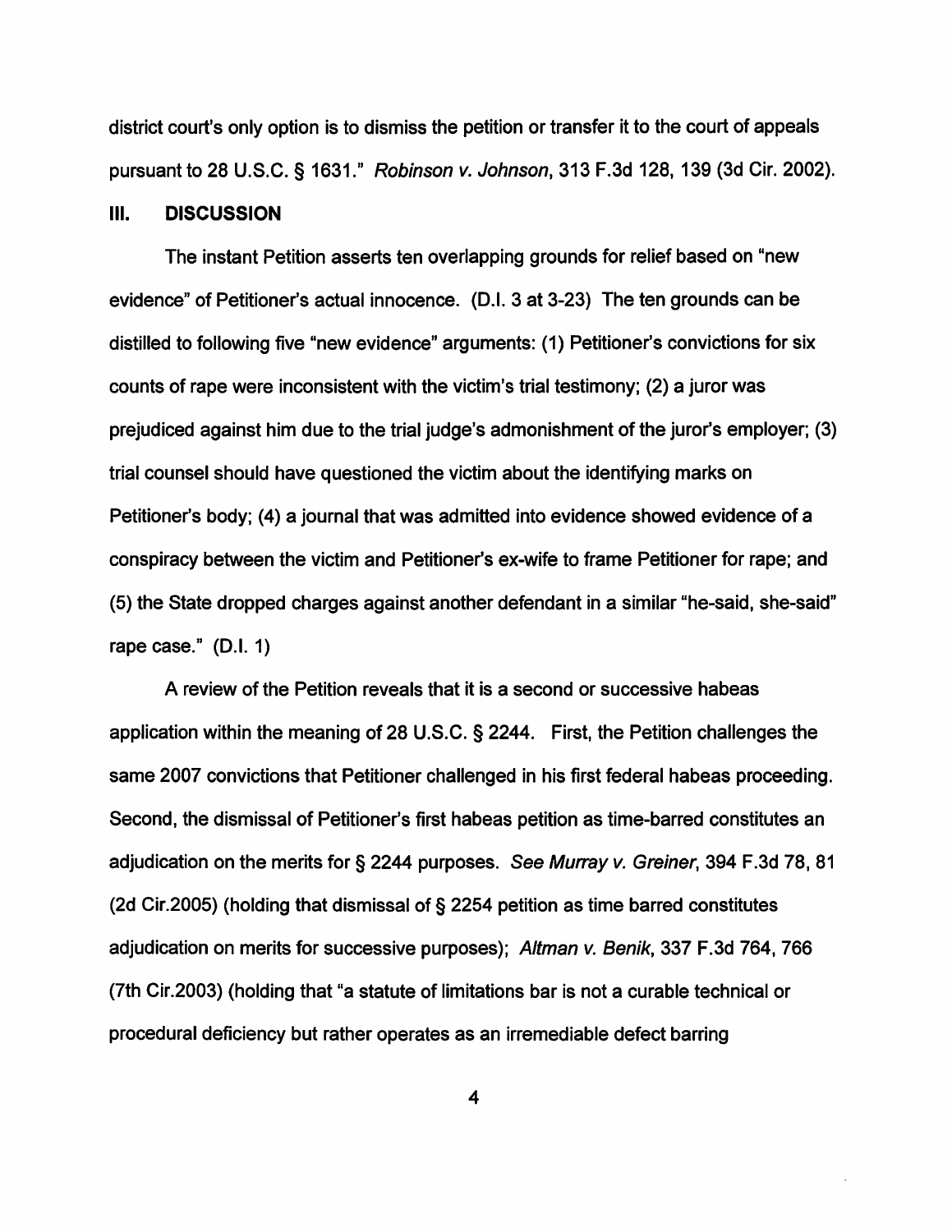consideration of the petitioner's substantive claims"). Third, although Petitioner characterizes the arguments in his instant Petition as "new evidence," he either did, or could have, asserted all but the argument based on another he-said she-said scenario in his first petition. Moreover, to the extent Petitioner's allegations regarding the "new evidence" actually constitute "new evidence", such evidence must be presented to the Third Circuit for a determination as to whether the "new evidence" is sufficient to avoid the second/successive bar.

Petitioner does not assert, and nothing in the record indicates, that the Third Circuit Court of Appeals authorized the filing of the instant second or successive habeas Petition. The Court finds that it is not in the interest of justice to transfer this case to the Third Circuit, because the Petition does not come close to satisfying the substantive requirements for a second or successive petition under 28 U.S.C. § 2244(b)(2). Given these circumstances, the Court will dismiss the Petition for lack of jurisdiction because it constitutes an unauthorized second or successive petition.

### **IV. CONCLUSION**

Based on the foregoing, the Court concludes that the instant Petition constitutes an unauthorized second or successive request for habeas relief. Therefore, the Court will summarily dismiss the Petition for lack of jurisdiction. The Court will also decline to issue a certificate of appealability because Petitioner has failed to make a "substantial showing of the denial of a constitutional right." See 28 U.S.C. § 2253(c)(2); 3d Cir.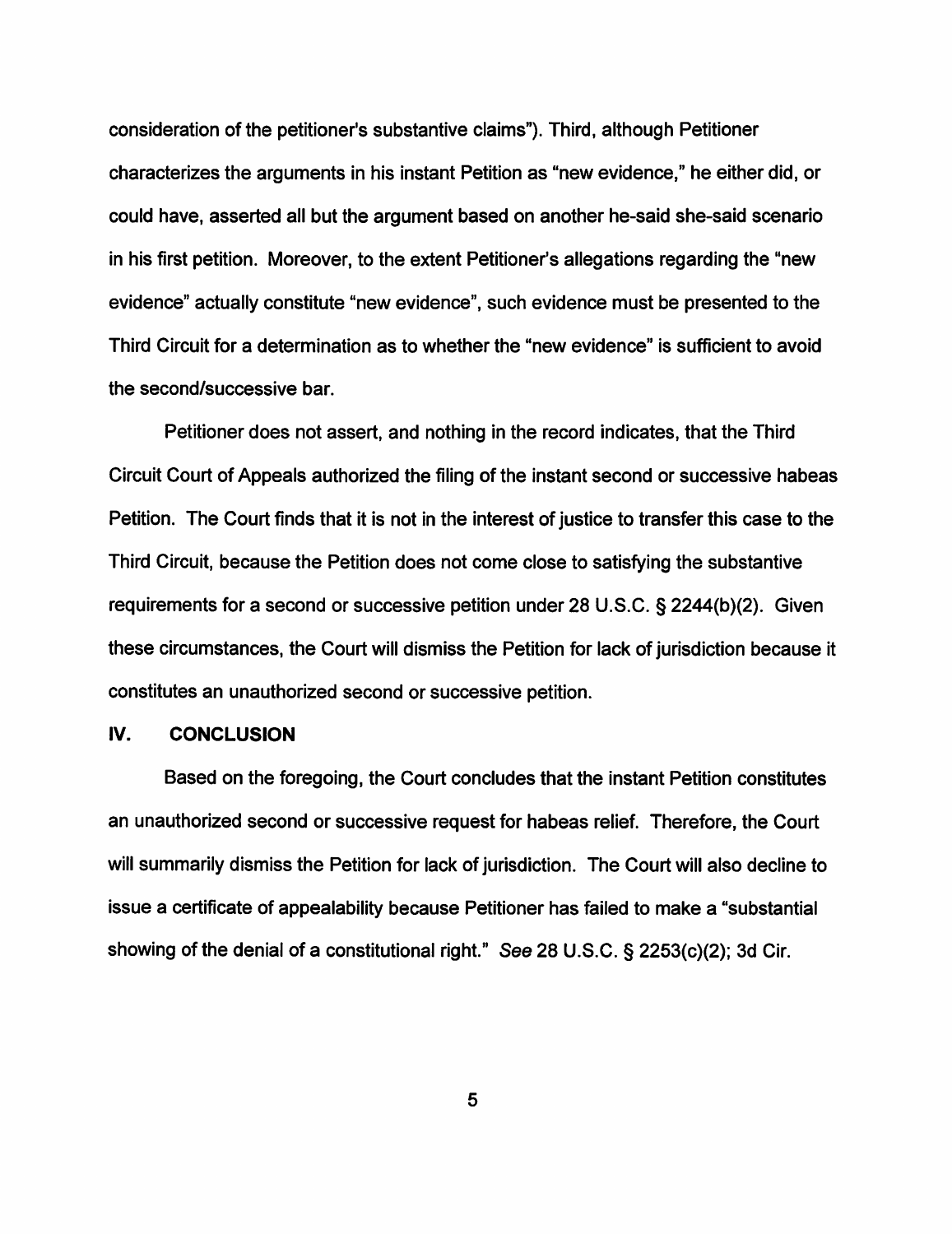L.A.R. 22.2 (2011); United States v. Eyer, 113 F.3d 470 (3d Cir. 1997). A separate Order will be entered.

Dated: March 7, 2022

Colm F. Connolly

Chief Judge